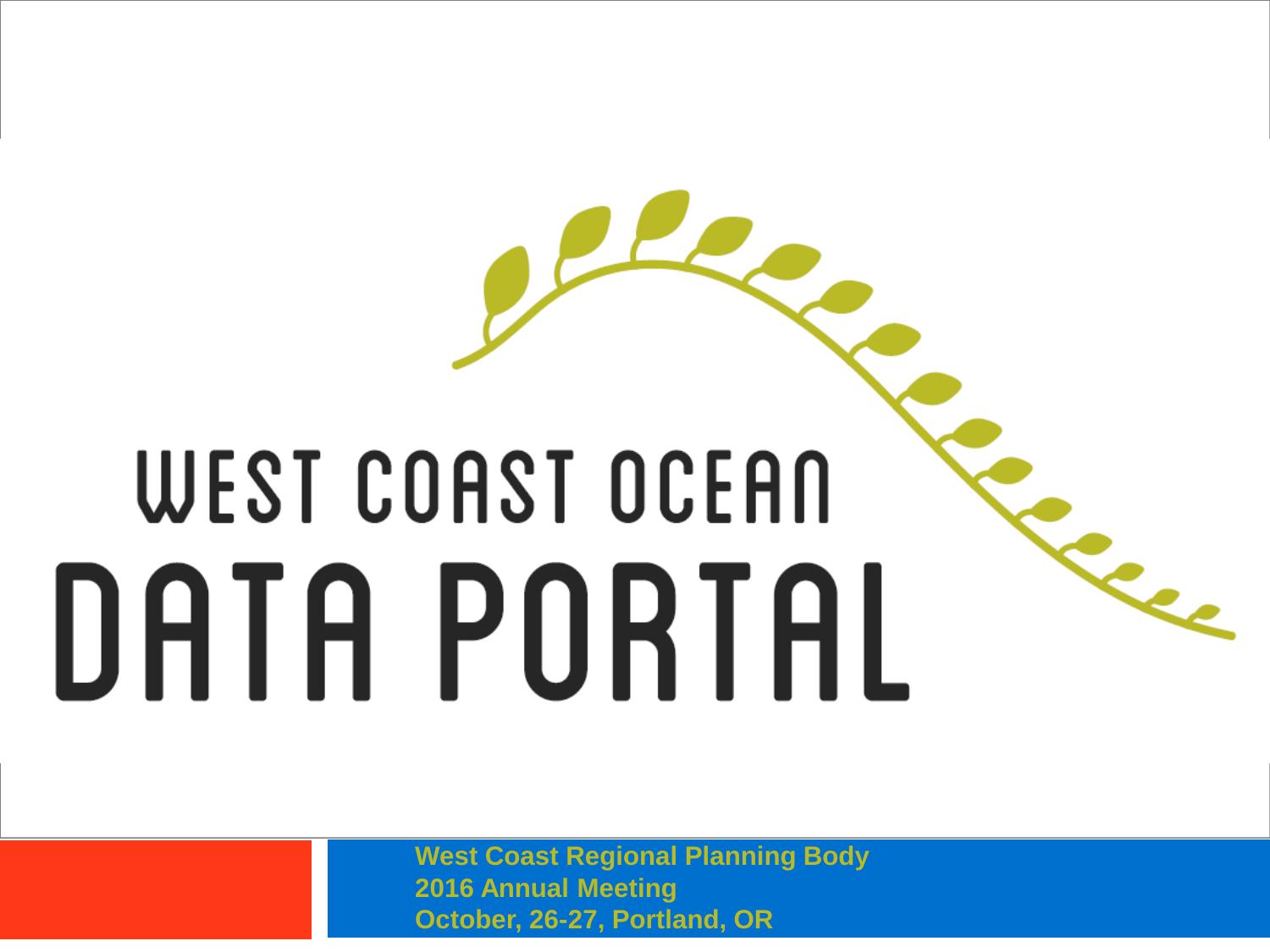

### West Coast Ocean Data Portal, ACT Co-Chairs

### Steve Steinberg

Principal Scientist – Information Management & Analysis Southern California Coastal Water Research Project (SCCWRP)

> Andy Lanier Marine Affairs Coordinator Oregon Coastal Management Program

> > and

Allison Bailey Sound GIS Project Consultant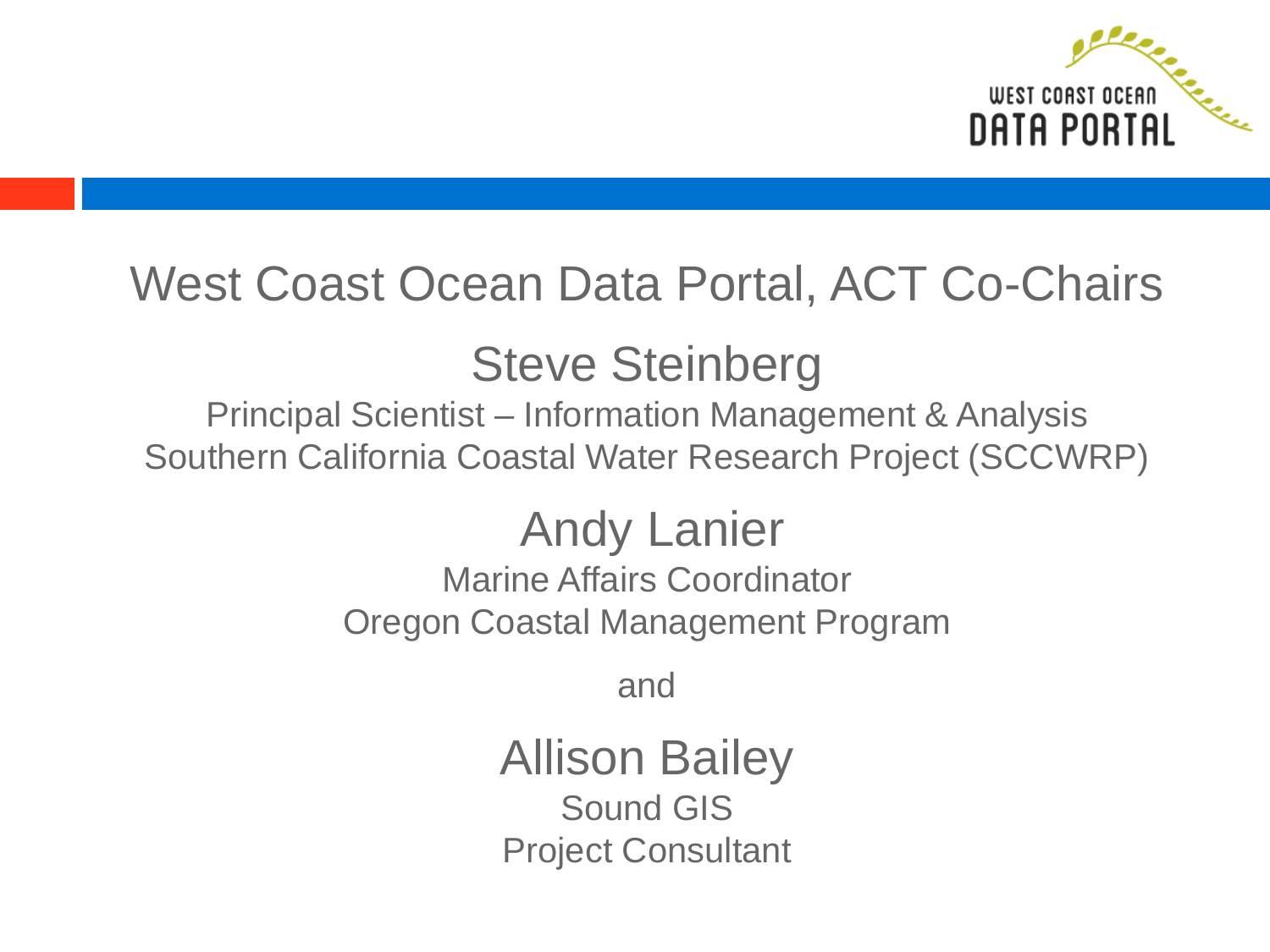# Regional data portals



### **► Of eight RPB's four have data portals:**

- > Northeast (NROC) [northeastoceandata.org](http://www.northeastoceandata.org/)
- > Mid-Atlantic (MARCO) [portal.midatlanticocean.org](http://portal.midatlanticocean.org/)
- South Atlantic (GSAA) [gsaaportal.org](http://www.gsaaportal.org/)
- ▶ West Coast (WCODP) [portal.westcoastoceans.org](http://portal.westcoastoceans.org/)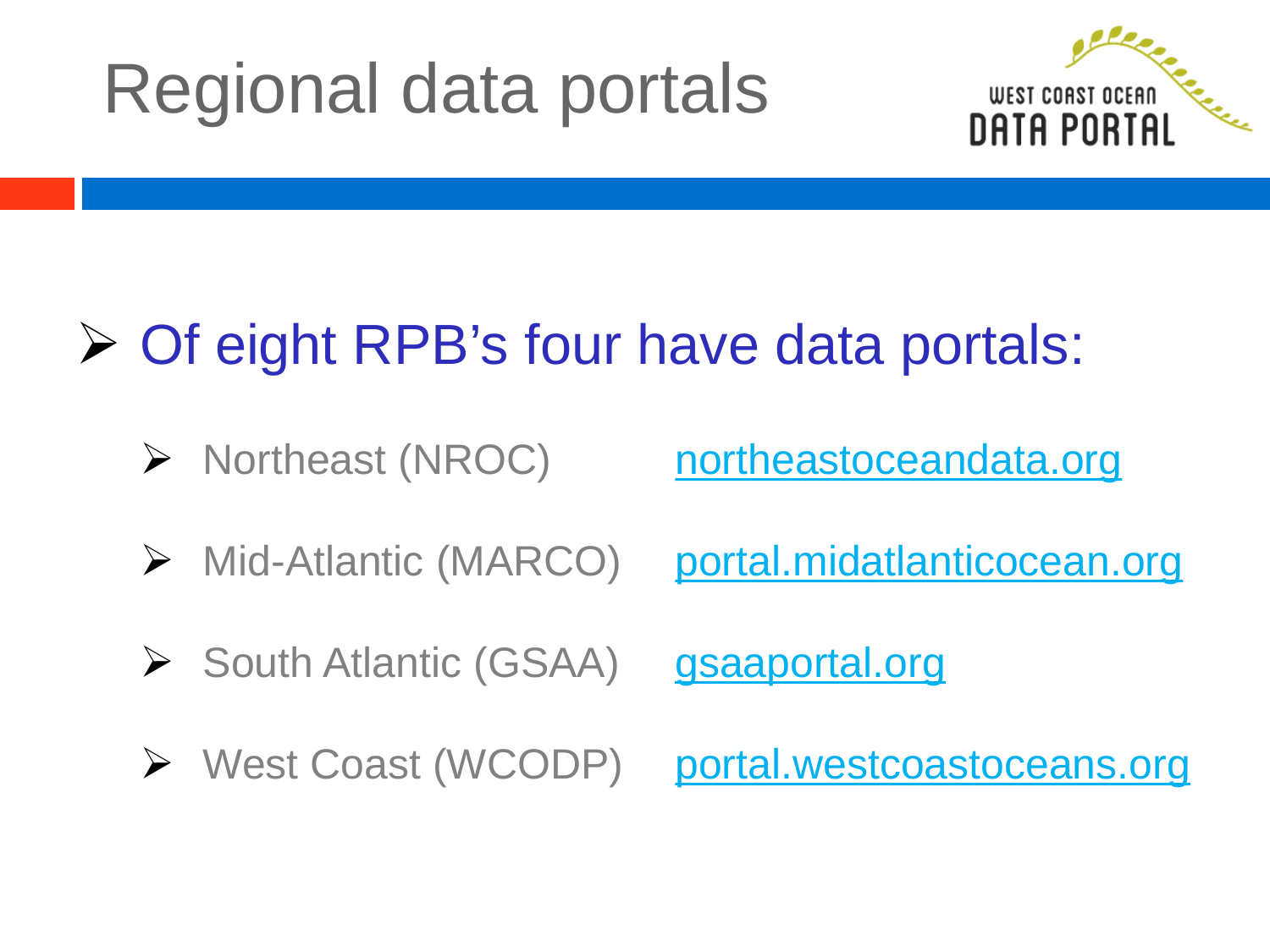# East Coast RPB's and data portals

 $D$  $\cap$  $\cap$ 



|                                                                                                                           | <b>BUREAU OF OCEAN ENERGY MANA</b>                                                                                                  |
|---------------------------------------------------------------------------------------------------------------------------|-------------------------------------------------------------------------------------------------------------------------------------|
|                                                                                                                           | <b>About BOEM</b><br>Regior                                                                                                         |
| PATTIC                                                                                                                    | Environmental<br>Stewardship<br>Environmental<br><b>Assessment</b><br>Environmental<br><b>Studies</b><br>Marine Minerals<br>Program |
| MARCO<br><b>MID-ATLANTIC REGIONAL</b><br>COUNCIL ON THE OCEAN<br>UT »<br>OCEAN PLANNING »<br>SHARED REGIONAL PRIORITIES » | Mational Ocean Policy<br>Mid-Atlantic RPB<br>• Ocean Action Plan<br>· MidA RPB<br><b>Representatives</b>                            |
| Data Portal                                                                                                               | . Meetings & Webinars<br>· MidA RPB Materials                                                                                       |

#### Toolkit for Visualizing and Analyzing Ocean Data

The Mid-Atlantic Ocean Data Portal is an online toolkit and resource center that consolidates available data and enables state, federal, and local users and the general public to visualize and analyze ocean resources and human use information such as fishing grounds, recreational areas, shipping lanes, habitat areas, and energy sites, among others. The Data Portal is continually updated as appropriate datasets that align with MARCO priorities become available.

The Data Portal serves as a platform to engage all stakeholders in the five coastal Mid-Atlantic states, putting all of the essential data and state-of-the-art mapping and visualization technology into the hands of the agencies, industry, community leaders, and stakeholders engaged in ocean planning.

#### Seven Categories of Data

ABOUT » SHARED REGIONAL

The Portal offers access to dozens of datasets in seven categories: Administrative, Fishing, Marine Life, Marinme industries Recreation, Renewable Energy and Security.

#### Developed by a Partnership of Organizations

The MARCO Portal Project team develops and enhances the Portal. Represented on the team are Monmouth University's Urban



Newsroom

In April 2013, Council on the

Mid-Atlantic F

Workshop in

partners to he

planning. Ast

the workshop<sup>1</sup> with other ke Mid-Atlantic

available on t

0

**MARCO** 

#### Mid-Atlantic Regional Planning Body (MidA RPB)

Oil & Gas Energy

**Programs** 

In 2010, a Presidential Executive Order established a National Ocean Policy (NOP) to guide the protection, maintenance, and restoration of America's oceans and coasts. The NOP requires Federal agencies to work in a more coordinated, goal-oriented framework with states, tribes, and stakeholders. The NOP also calls for the creation of Regional Planning Bodies (RPBs) to coordinate and implement regional ocean planning with state. Federal, tribal, and Fishery Management Council representatives. The Mid-Atlantic RPB (MidA RPB) was formally established in April 2013. It will leverage existing efforts underway by states and regional entities, and engage stakeholders and technical experts at every key sten.

#### **-OCEAN PLANNING** IN THE **NORTHEAST**

Website for the Northeast Regional Planning Body  $\overline{\Phi}$  East

Calendar | Contact Us | Employment

Renewable Energy

Programs

#### → Easy Access to Ocean Data

The Northeast Ocean Data Portal is a decision support an engaged in ocean planning in the region from the Gulf of website provides access to data, interactive maps, tools, a decision making. The primary audiences for this effort inc stakeholders, and technical staff. The Northeast Ocean Da the region and provides additional capacity for both state

Read more about the Northeast Ocean Data Portal.

#### → Northeast Ocean Data News

New Map Shows Priority Restoration and Conservation 2016

Updated Maps of Physical and Biological Habitat Data-March 17, 201

Northeast Ocean Data Maps Now Link Directly to Related Studies in Bureau of Ocean Energy Management Database-March 17, 2016

Redesigned Home Page Reflects New Data Themes in Support of the Upcoming Draft Northeast Ocean Plan-March 17, 2016

### **Northeast**





Search

**Regulations &** 

Guidance

Operating Status | f v n in a c + =

Quicklinks

**MidA RPR Renresentatives** 

**DATA EXPLORER** 

**AQUACULTURE** 

**CULTUR** 

**MARINE TRANSPORTATION** 

NORTHEAST OCEAN DATA

**Human Activities** 

**COMMERCIAL FISHING** 

ENERGY &

RECREATION

Environmental

**Stewardship** 

Abou

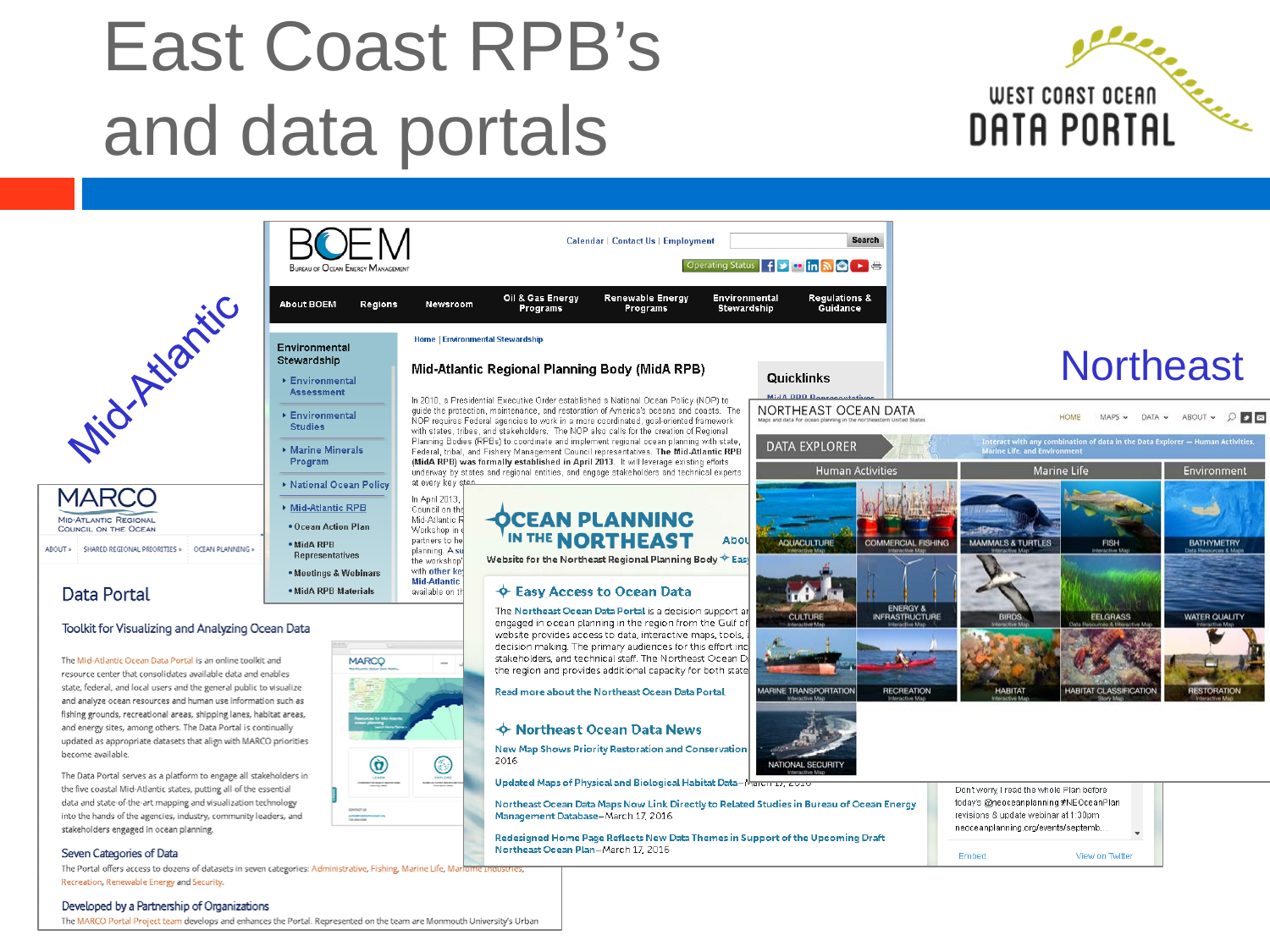# Regional data portals



### $\triangleright$  Provide RPBs significant benefits

- $\triangleright$  Data coordination among multiple entities
- $\triangleright$  Organized and searchable information
	- $\triangleright$  Cataloged data sets
	- $\triangleright$  Metadata consistency
- Mechanisms to access and integrate data
	- $\triangleright$  Data downloads
	- **≻** Web services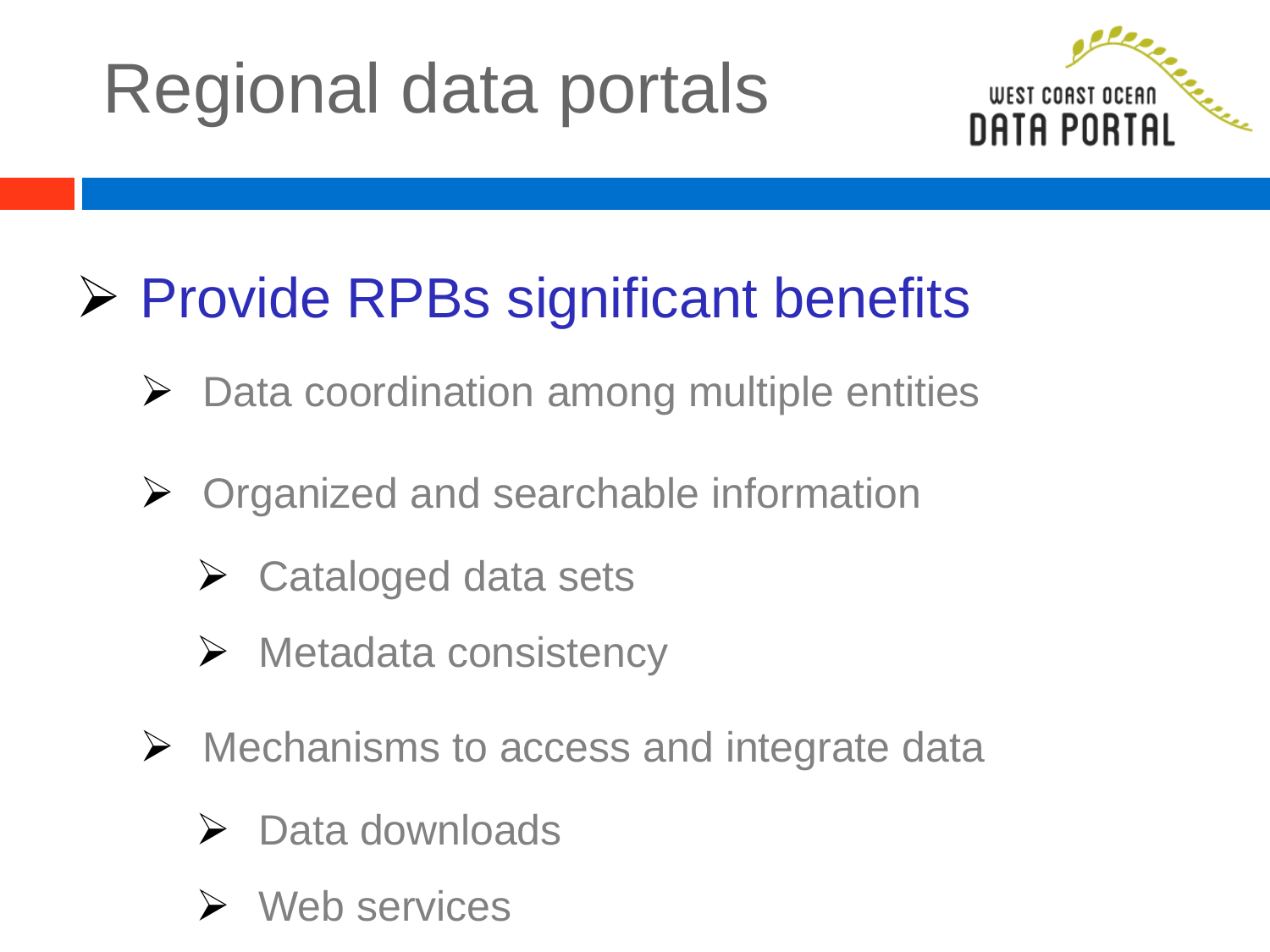# WCGA Origin



### The Governors of California, Oregon and Washington entered agreement in 2006

- ▶ WCG Alliance on Ocean Health supported by volunteer participation from a range of entities in the three states and grant funding from NOAA
- $\triangleright$  Established multiple Action Coordination Teams (ACTs) focused on key issues







**CHRISTINE** GREGOIRE Washington

THEODORE R KULONGOSKI **Oregon** 

**ARNOLD A** SCHWARZENEGGER California

### **West Coast Governors' Agreement on Ocean Health September 18, 2006**

#### **A Call to Action**

Washington, Oregon, and California share a rich and diverse bounty of ocean and coastal resources that provide enormous economic, environmental, and social benefits to our states. Yet our citizens' continued use and enjoyment of coastal and ocean resources are at risk. Polluted waters, declining populations of fish and other marine life, degraded nearshore habitats, risks of severe storms and tsunamis, and impacts related to climate change are but a few examples of serious threats to the continued vitality of our ocean-dependent states. Recently, two national ocean commissions concluded that our oceans are in trouble and called for immediate, meaningful action at all levels of government to restore and maintain their health.

#### **Charting a New Course**

Washington, Oregon, and California recognize these challenges and are taking action to address the declining health of our shared ocean. Each of our three states has developed world class expertise in ocean sciences and academics, and established a track record of innovation and leadership on ocean and coastal issues domestically and internationally. Our growing understanding of our relationship with the marine environment and its living and nonliving natural resources is leading us to explore ecosystembased approaches to managing our coasts and oceans. Washington's Puget Sound Partnership and Ocean Policy Working Group, Oregon's Ocean Policy Advisory Council, and California's Ocean Protection Council are forums where these important discussions are occurring today. Each of these bodies maintains an innovative framework in which government and tribal officials, managers, scientists, citizens, and other stakeholders employ an integrated approach to protecting and restoring our coastal watersheds, shorelines, estuaries, nearshore waters, and open ocean.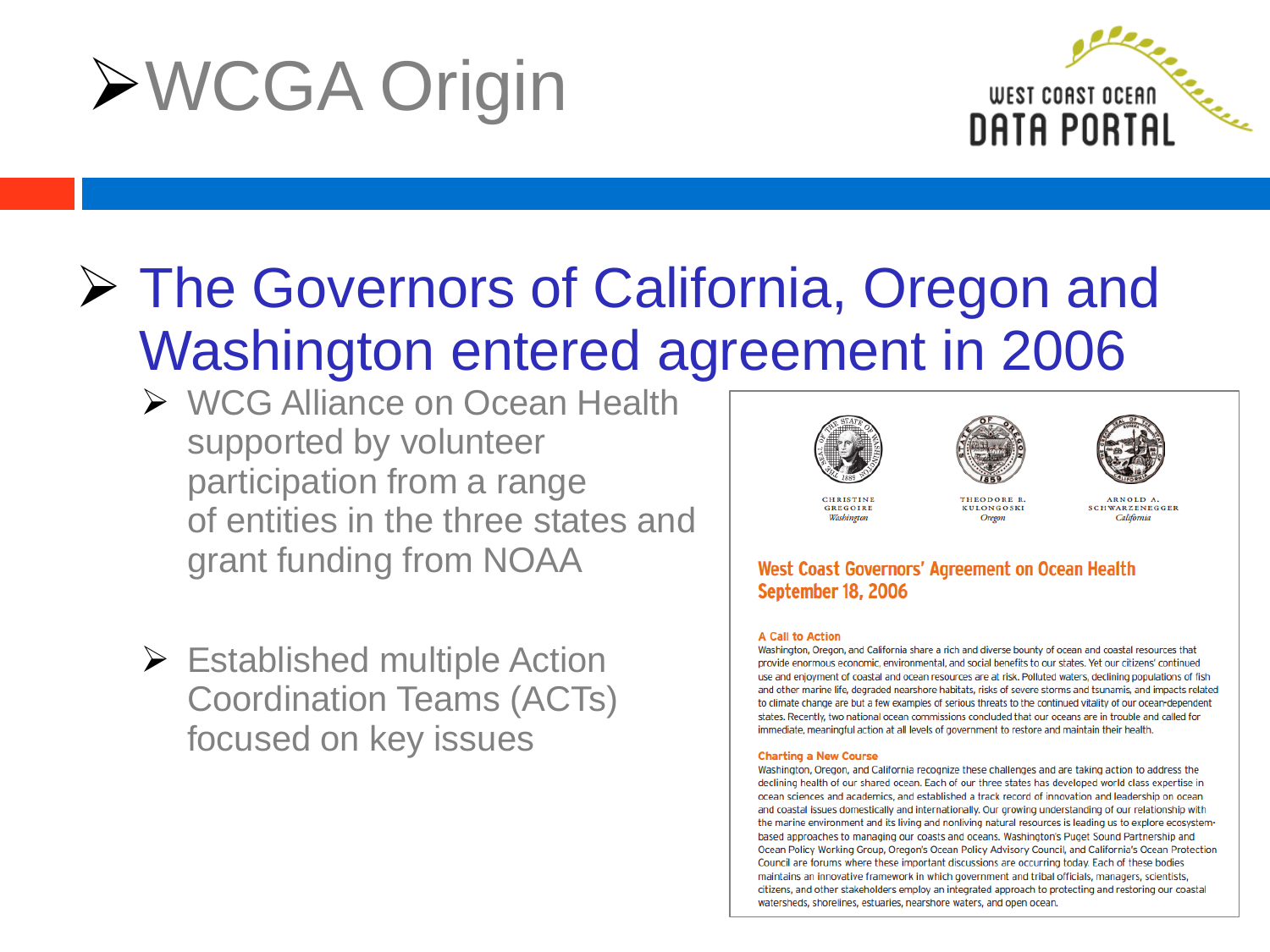# WCODP Background



### ▶ Need for an ACT for data coordination

- $\triangleright$  In Dec. 2011 representatives of 60 state and federal agencies, tribal representatives, NGO's and academic staff from California, Oregon, and Washington gathered to discuss establishment of a West Coast Regional Data Network
	- $\triangleright$  Formation of the ACT commenced in January 2012
- $\triangleright$  Network structure established workgroups for:
	- $\triangleright$  Data
	- $\triangleright$  Information Technology (IT)
	- **Outreach**



Structure of the West Coast Regional Data Network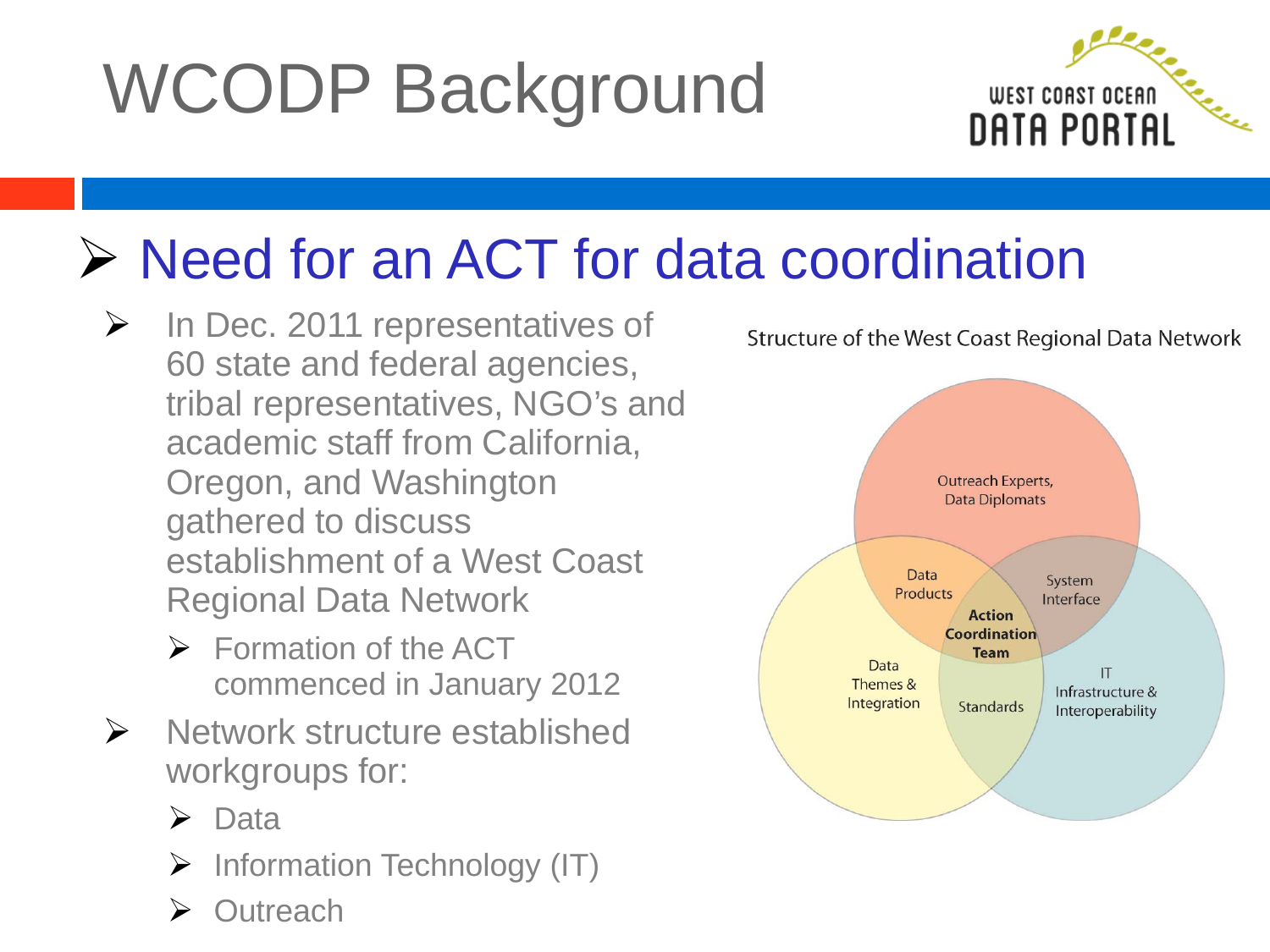# WCODP Support



### Evolution of funding support since 2012

- ▶ Initially received funding from NOAA Regional Ocean Partnership
	- Program Coordinator
	- Contractor support to develop the WCODP
	- Infrastructure support
	- Meeting support
- $>$  BOEM

**≻Data synthesis for regional data products** 

 $\triangleright$  IT infrastructure maintenance and support

- **≻ Moore Foundation** 
	- Support to the RPB
		- Connections to additional data catalogs
		- Development of priorities document
		- Development of example story maps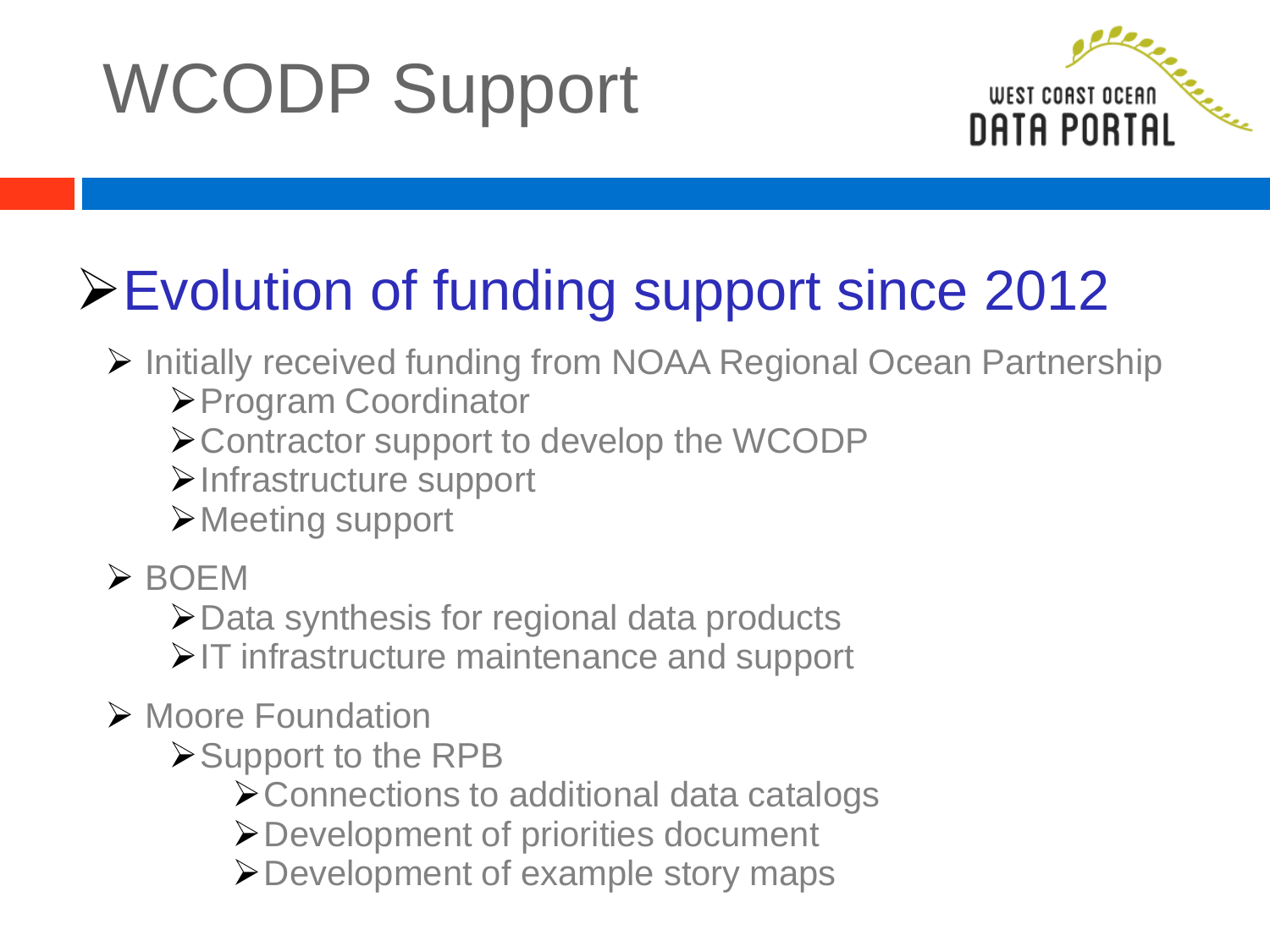# Portal Demo



West Coast Ocean Data Portal Live Demonstration

- <http://portal.westcoastoceans.org/>
- **Discover**: <http://portal.westcoastoceans.org/discover/>
	- Search by: keyword, location, category, issue, data format, source
	- $\triangleright$  Visualize on map viewer
- **Connect**: <http://network.westcoastoceans.org/>
	- $\triangleright$  Human network: blog, calendar, meetings, training
	- Metadata catalogs: WAF, CSW, Geoportals
- **Inform**
	- > Technical support & training: <http://network.westcoastoceans.org/training-resources/>
	- ▶ Knowledge base: <https://wcodp.readthedocs.io/>
	- $\triangleright$  Regional Data synthesis Oceanographic data, kelp, fishing regs, littoral cells
	- Communication products for priority topics: <http://portal.westcoastoceans.org/inform/>
- Recent work funded by Moore Foundation
	- Priority Data Catalog connections (WA Geospatial Clearinghouse, NCCOS, NMFS)
	- $\triangleright$  Story maps
		- > [How are Ocean Conditions Changing?](http://wcodp.maps.arcgis.com/apps/MapJournal/index.html?appid=20b1de61d4094465bb02a6cf44a19766)
		- [Changing Ocean Uses: Marine Renewable Energy on the West Coast](http://wcodp.maps.arcgis.com/apps/MapJournal/index.html?appid=bd3eb9437d49446c8c8d1e185a093a7b)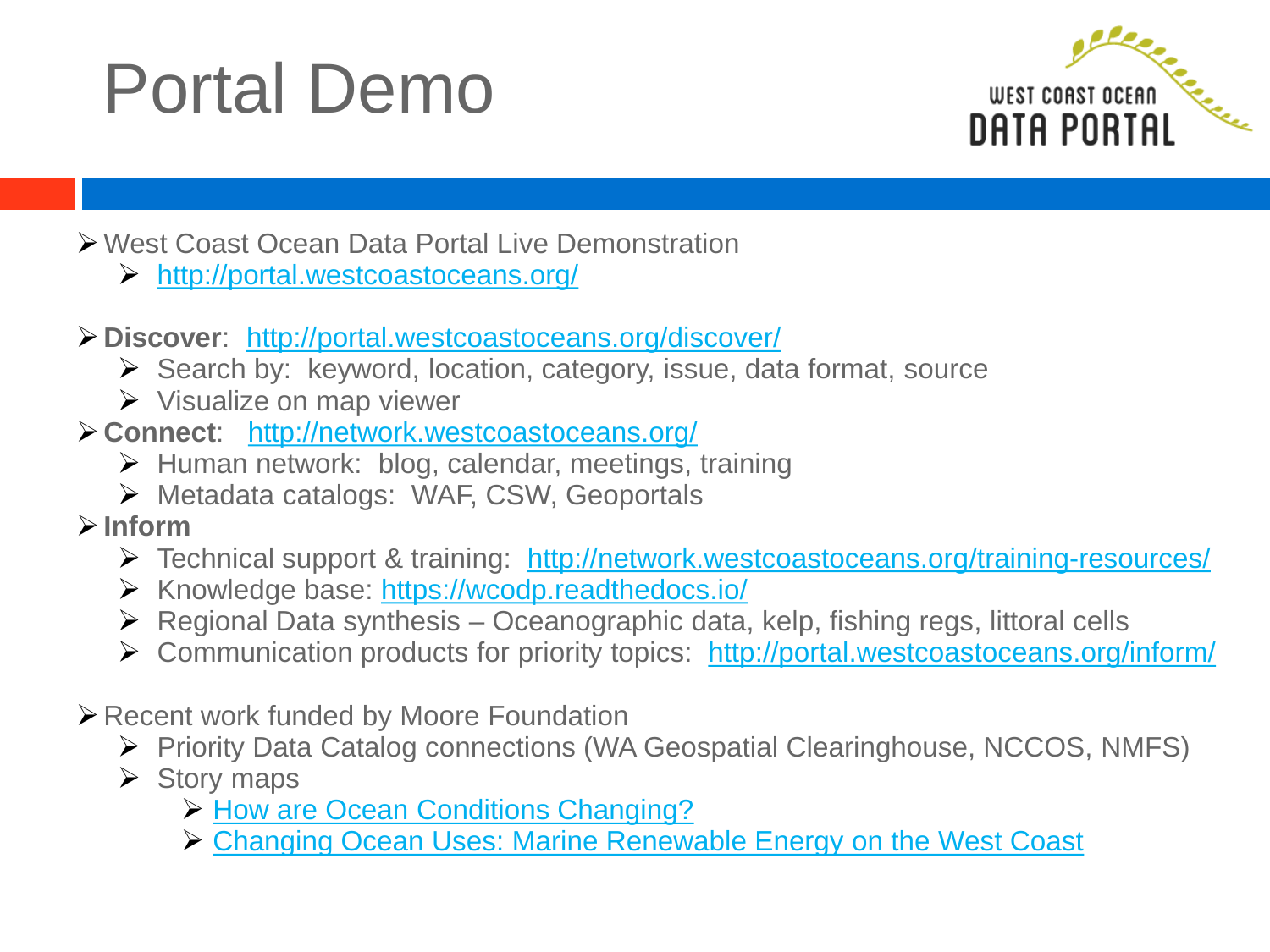### Portal Status: A Matter of Perspective

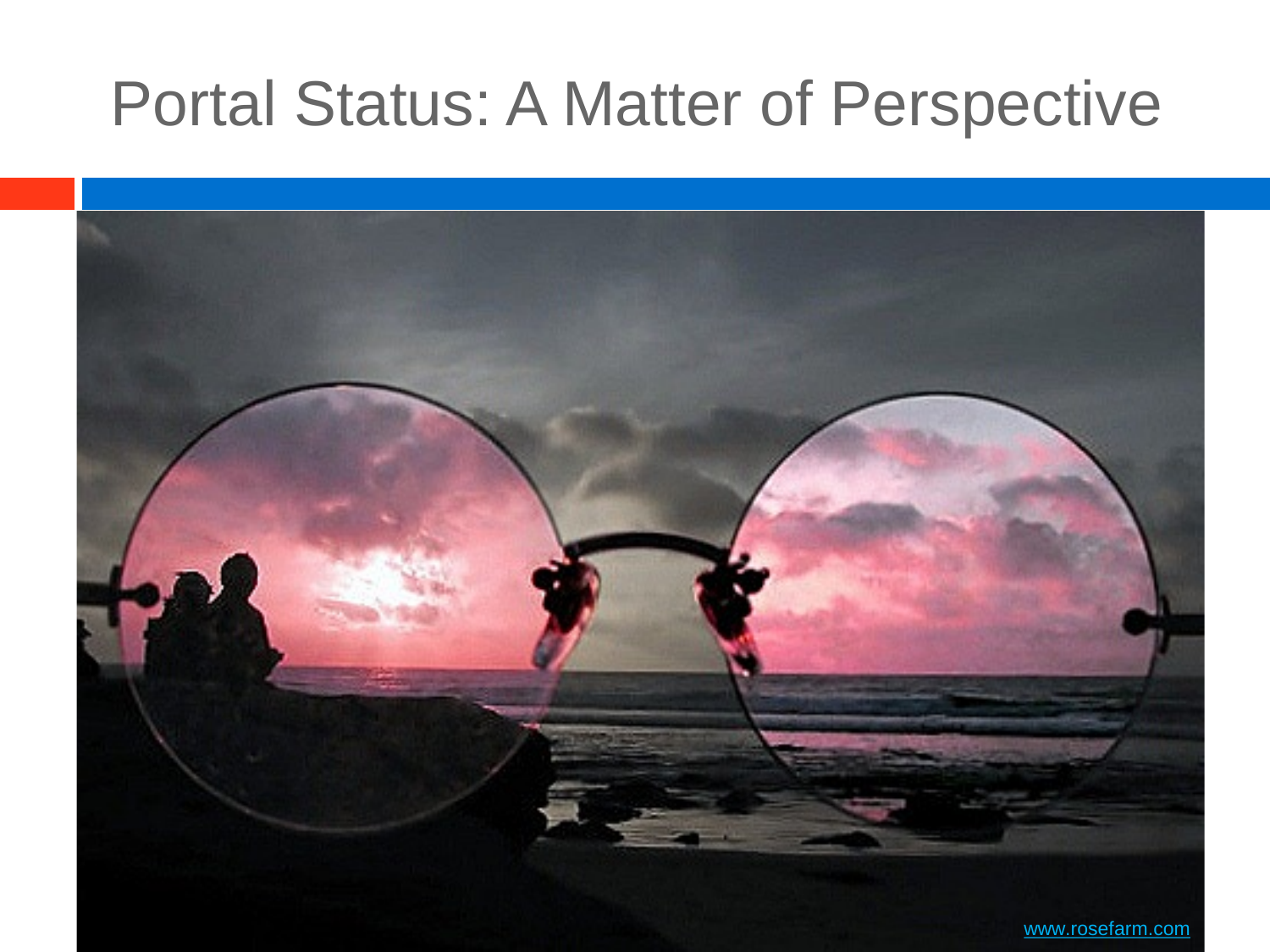# Moving forward



Altfutures.com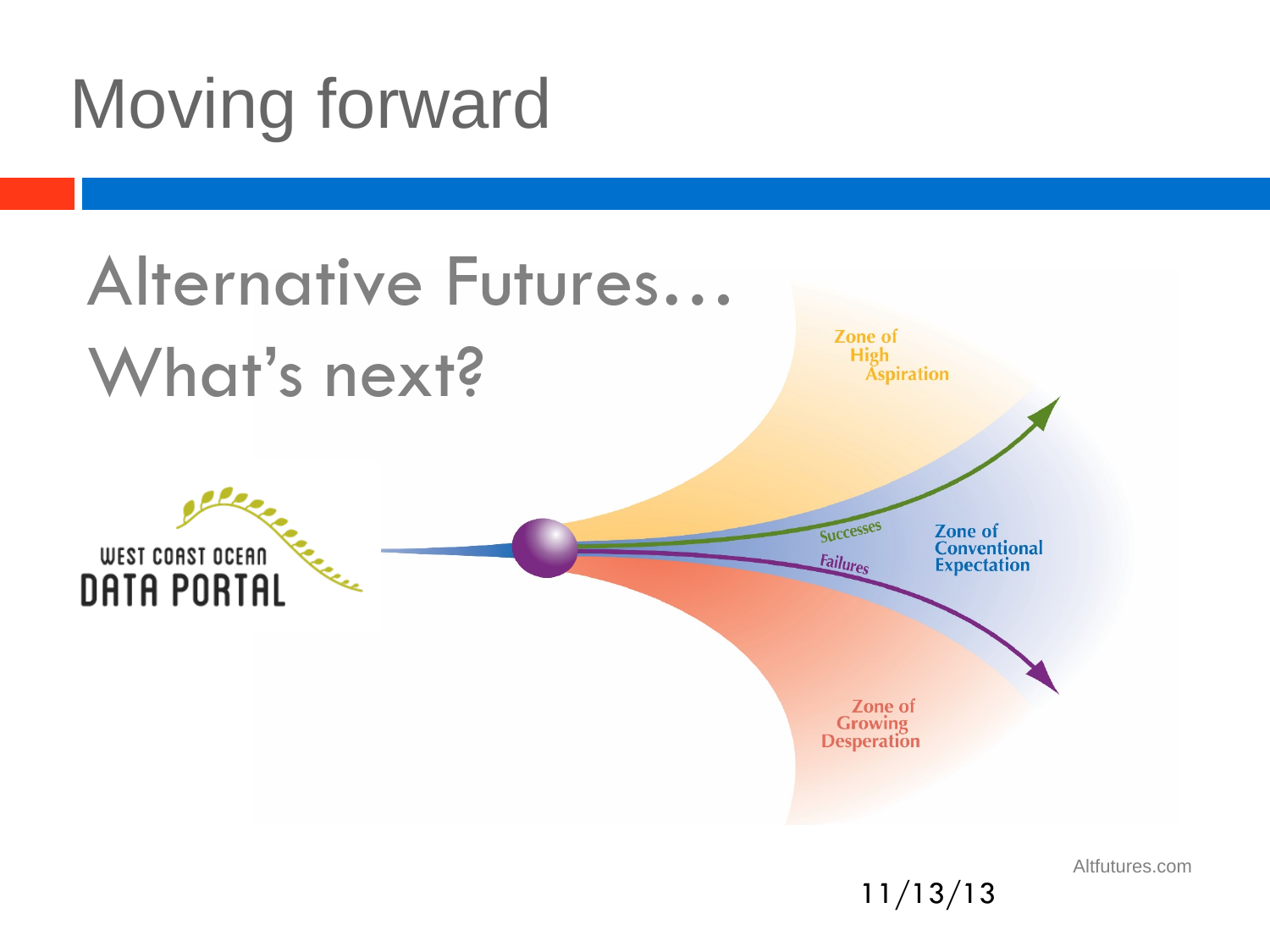# A New WCODP & WCOP Structure?

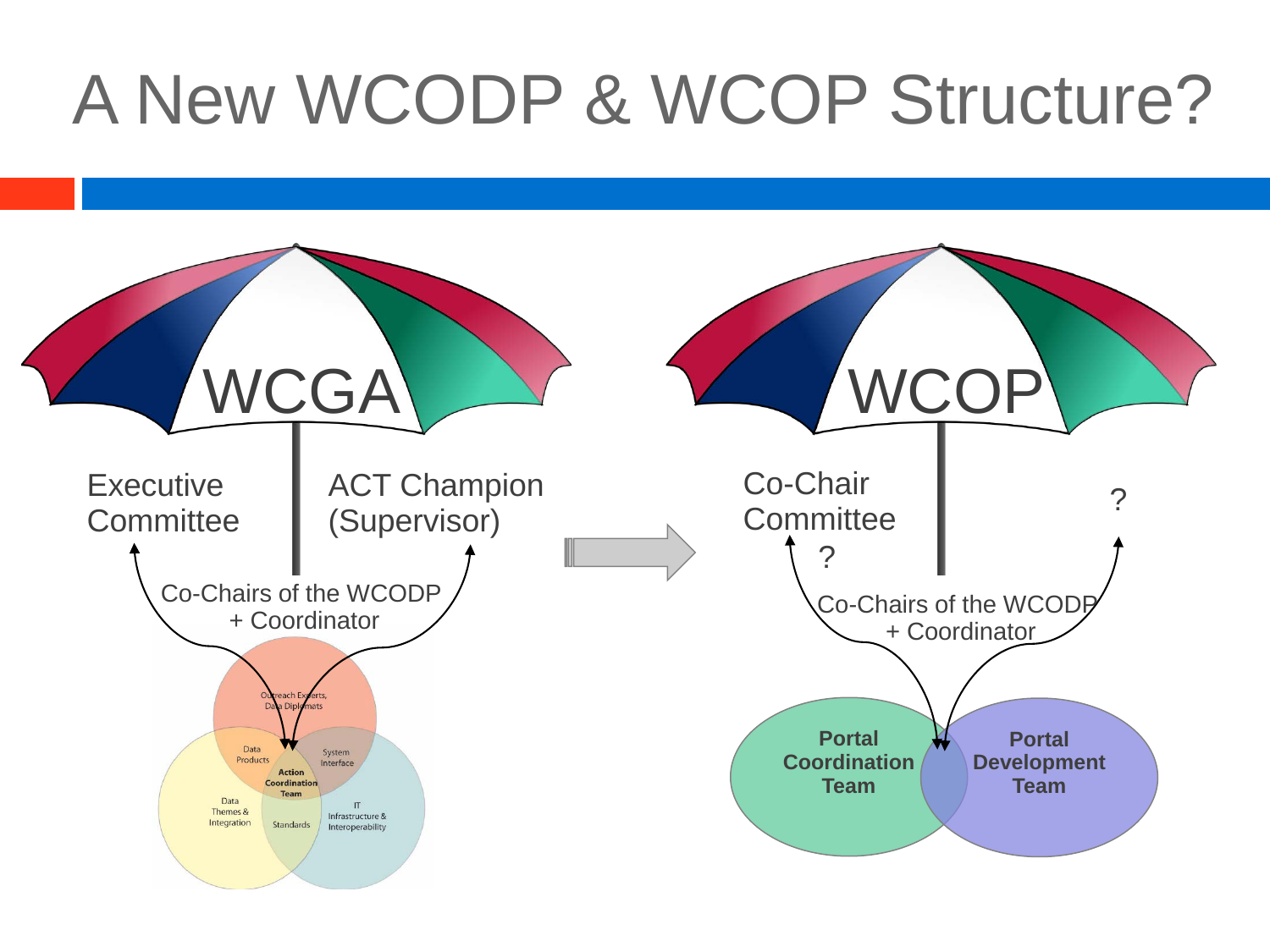# Portal Support Needs





**Basic Operation and Maintenance** (Annual)

Web hosting is the single most important operations cost that ensures "the lights stay on" for the WCODP. **Includes** 

- WCODP infrastructure,
- West Coast Marine Debris Database and
- Climate Change Funding Catalog.

Web Hosting Servers: \$13K Software Updates and Server Maintenance: \$7K

**Coordination and Outreach** (Annual)

The Coordinator conducts outreach, administers the WCODP, manages grant deliverables, and strengthens partnerships. Organizes Portal Coordination Team, Portal Development Team, and WCODN.

WCODP Project Coordinator:  $.5$  FTE = \$40, 1 FTE = \$80 K Annual Network Meeting (travel and accommodations): \$15K

**Engineering** 

### **Use Case Expansion and Development**

The "use case" approach has proved to be a highly successful technology development method that involves users at the very beginning of the process to understand needs for data and tools.

Ex) Marine Debris Data Viewer Use Case.

Use Case: \$80K Data Development: \$50K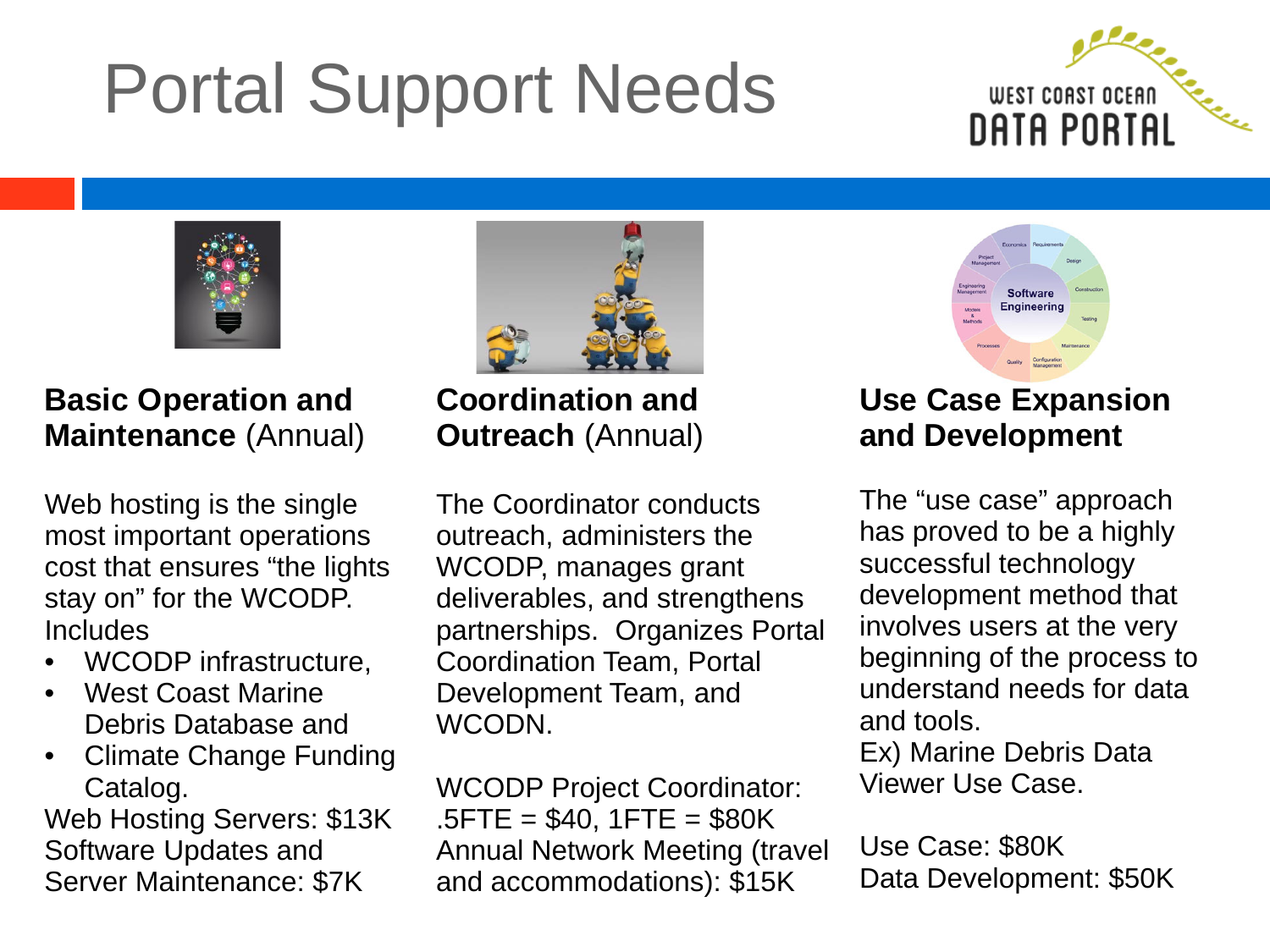# Moving forward The Preferred Option:



**Preferred alternative:** The WCODP would receive institutional funding to support operations and a full time coordinator position (1FTE).

 $\triangleright$  A clear line of communication would be established between the WCODP and the WCOP, including "chain of command."  $\triangleright$  Funding would support maintaining capacity to incorporate new records and data into the catalog, and coordination of network members

Effort would be spent to implement support for WCOP on the WCODP and WCODN on the existing system (faceted searches, topic area pages, coordination groups, etc).

If requested, the WCODP would:

- Provide estimates of cost for tool/technology development exercises that will require more than a maintenance level of funding
- $\triangleright$  Provide estimates for conducting technical assistance work/training



KeepCalmAndPosters.com

Our Desired State of Being..